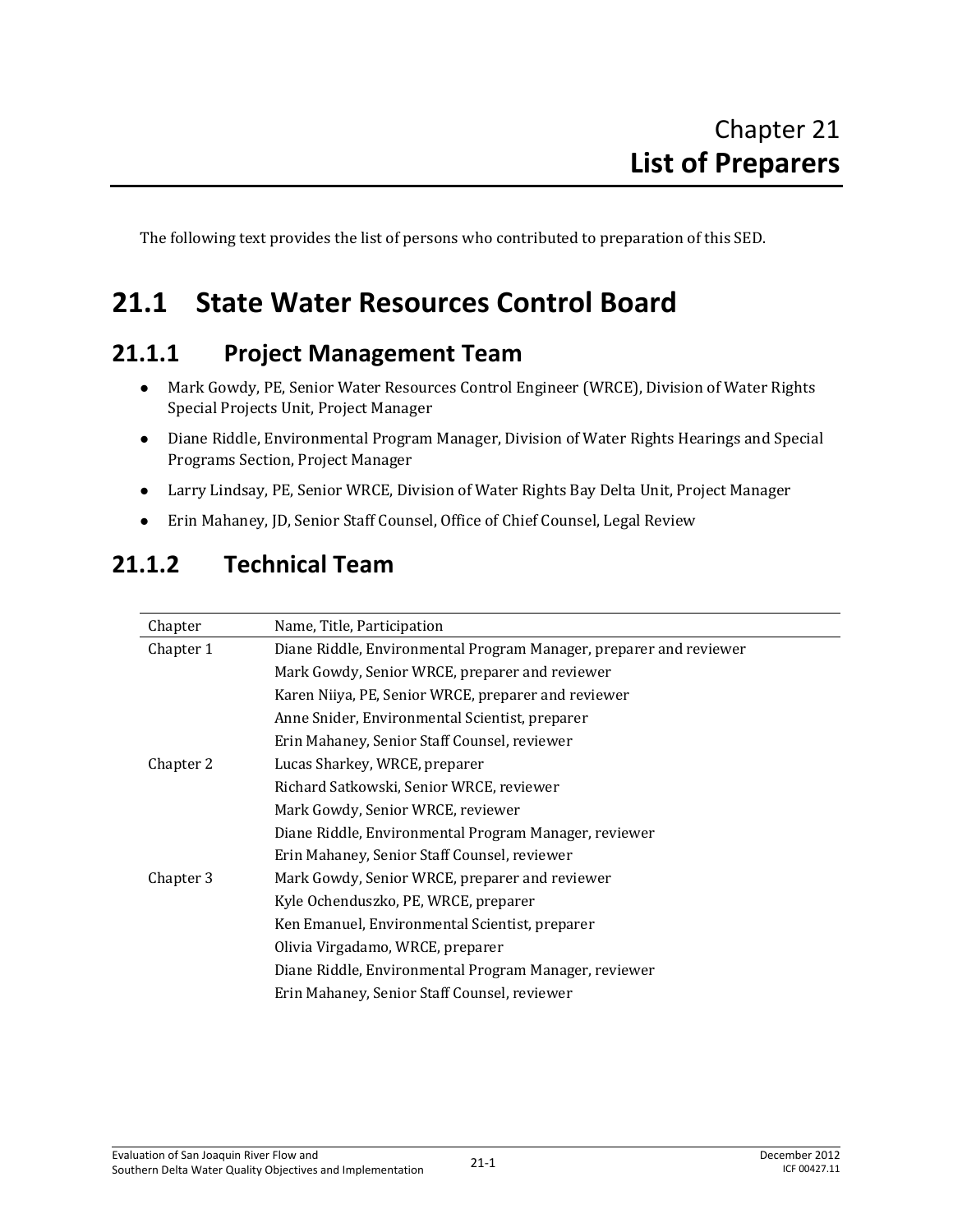| Chapter    | Name, Title, Participation                                       |
|------------|------------------------------------------------------------------|
| Chapter 4  | Mark Gowdy, Senior WRCE, preparer                                |
|            | Chris Carr, Environmental Scientist, preparer                    |
|            | Lucas Sharkey, WRCE, preparer                                    |
|            | Diane Riddle, Environmental Program Manager, reviewer            |
|            | Erin Mahaney, Senior Staff Counsel, reviewer                     |
|            | Ken Bogdan, Senior Staff Counsel, reviewer                       |
| Chapter 5  | Mark Gowdy, Senior WRCE, reviewer                                |
|            | Lucas Sharkey, WRCE, preparer and reviewer                       |
|            | Ken Bogdan, Senior Staff Counsel, reviewer                       |
| Chapter 6  | Les Grober, Environmental Program Manager, reviewer              |
|            | Eleanor Bartolomeo, WRCE, reviewer                               |
| Chapter 7  | Kari Daniska, Environmental Scientist, preparer                  |
|            | Chris Carr, Environmental Scientist, preparer                    |
|            | Diane Riddle, Environmental Program Manager, reviewer            |
|            | Mark Gowdy, Senior WRCE, reviewer                                |
| Chapter 8  | Chris Carr, Environmental Scientist, preparer                    |
|            | Thaddeus Hunt, Environmental Scientist, reviewer                 |
|            | Larry Lindsay, Senior WRCE, reviewer                             |
|            | Erin Mahaney, Senior Staff Counsel, reviewer                     |
|            | David Rose, Senior Staff Counsel, reviewer                       |
| Chapter 9  | Les Grober, Environmental Program Manager, reviewer and preparer |
|            | Lucas Sharkey, WRCE, reviewer                                    |
|            | Erin Mahaney, Senior Staff Counsel, reviewer                     |
| Chapter 10 | Scott Ligare, WRCE, reviewer                                     |
|            | Mark Gowdy, Senior WRCE, reviewer                                |
|            | Dana Heinrich, Senior Staff Counsel, reviewer                    |
| Chapter 11 | Mark Gowdy, Senior WRCE, reviewer and preparer                   |
|            | Erin Mahaney, Senior Staff Counsel, reviewer                     |
|            | David Rose, Senior Staff Counsel, reviewer                       |
| Chapter 12 | Larry Lindsay, Senior WRCE, reviewer                             |
| Chapter 13 | Mark Gowdy, Senior WRCE, reviewer                                |
|            | Kyle Ochenduszko, WRCE, reviewer                                 |
|            | Erin Mahaney, Senior Staff Counsel, reviewer                     |
|            | David Rose, Senior Staff Counsel, reviewer                       |
| Chapter 14 | Ken Emanuel, Environmental Scientist, reviewer                   |
|            | Larry Lindsay, Senior WRCE, reviewer                             |
|            | Marianna Aue, Staff Counsel, reviewer                            |
| Chapter 15 | Mark Gowdy, Senior WRCE, reviewer                                |
|            | Erin Mahaney, Senior Staff Counsel, reviewer                     |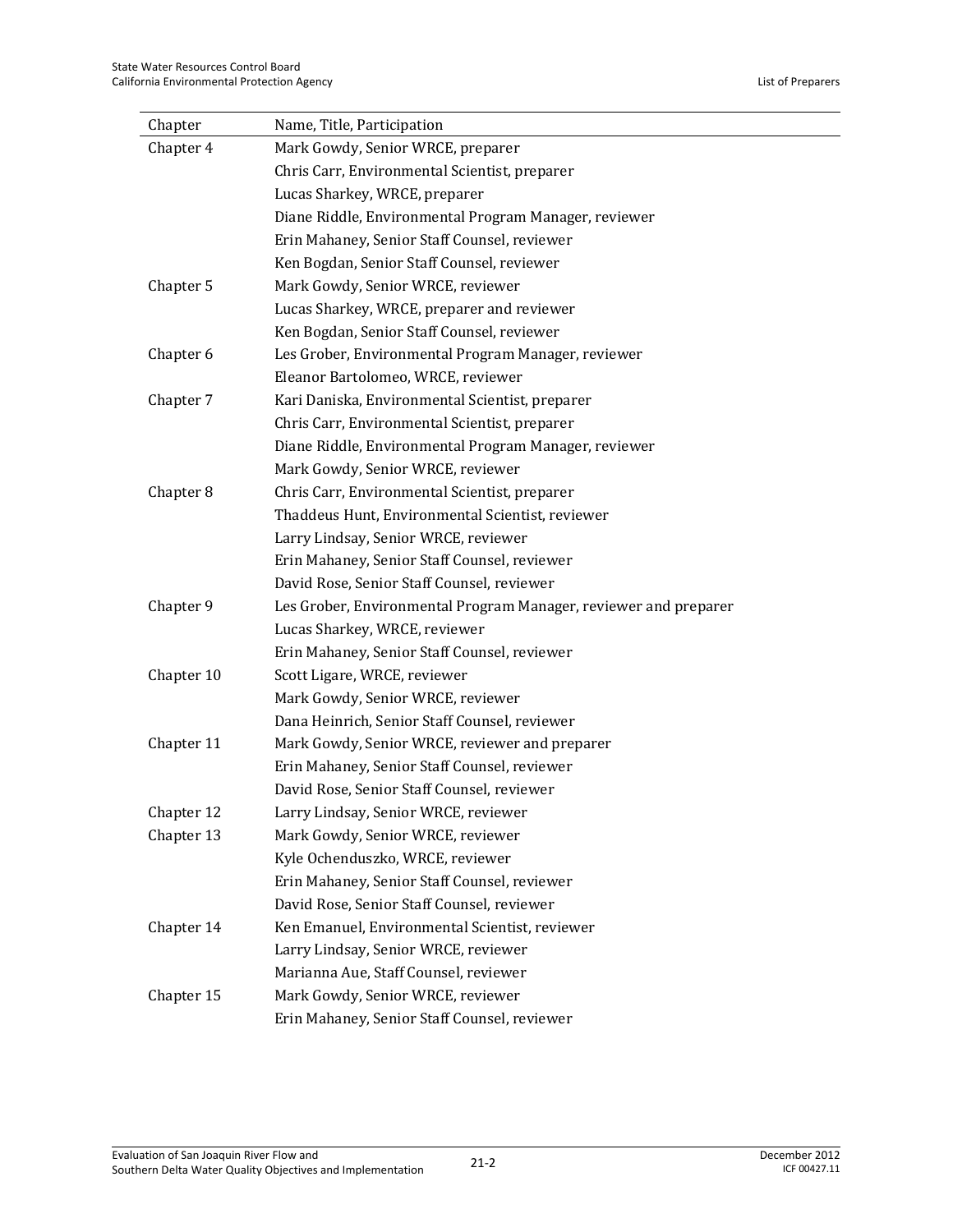| Chapter                                        | Name, Title, Participation                            |
|------------------------------------------------|-------------------------------------------------------|
| Chapter 16                                     | Richard Satkowski, Senior WRCE, reviewer              |
|                                                | Erin Mahaney, Senior Staff Counsel, reviewer          |
|                                                | Marianna Aue, Staff Counsel, reviewer                 |
| Chapter 17                                     | Mark Gowdy, Senior WRCE, reviewer                     |
| Chapter 18                                     | Mark Gowdy, Senior WRCE, reviewer                     |
|                                                | Steve Blum, Senior Staff Counsel, reviewer            |
| Chapter 19                                     | Kyle Ochenduszko, WRCE, preparer                      |
| Kyle Ochenduszko, WRCE, preparer<br>Chapter 20 |                                                       |
|                                                | Mark Gowdy, Senior WRCE, preparer and reviewer        |
|                                                | Larry Lindsay, Senior WRCE, preparer and reviewer     |
|                                                | Diane Riddle, Environmental Program Manager, reviewer |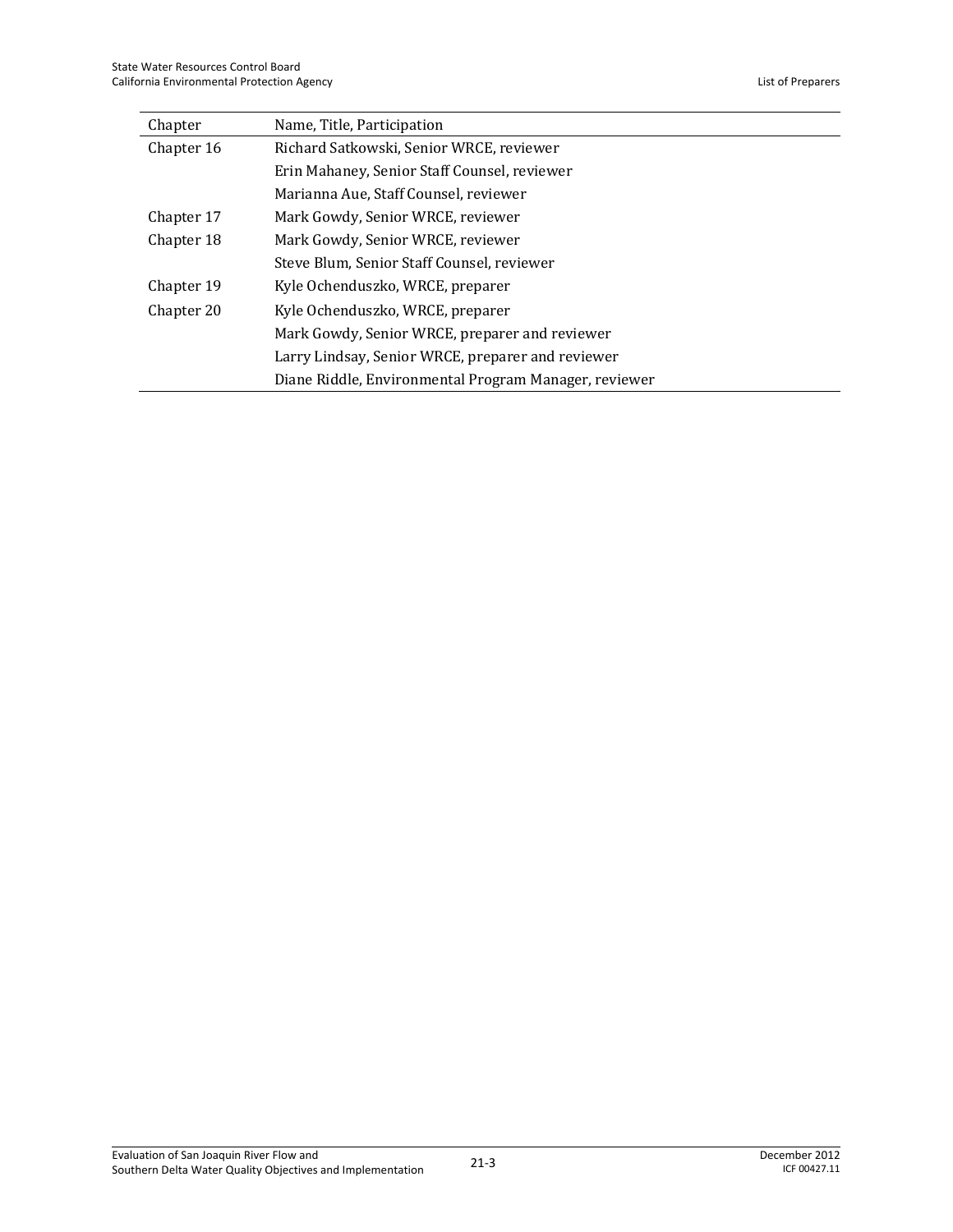# **21.2 ICF International**

### **21.2.1 Project Management Team**

- Nicole Williams, MEM, Senior Environmental Planner, Project Manager
- Russ Brown, PhD, Senior Environmental Scientist, Technical Director
- Harlan Glines, Senior Vice President, Project Director
- Michelle Osborn, Research Assistant, Project Management Support

## **21.2.2 Technical Team**

| Chapter    | Name, Title, Participation                                           |
|------------|----------------------------------------------------------------------|
| Chapter 1  | Nicole Williams, Senior Environmental Planner, preparer              |
| Chapter 2  | Russell Brown, Senior Environmental Scientist, preparer              |
|            | Nicole Williams, Senior Environmental Planner, preparer              |
|            | Alexa LaPlante, Associate Environmental Consultant, preparer         |
| Chapter 3  | Nicole Williams, Senior Environmental Planner, preparer              |
| Chapter 4  | Nicole Williams, Senior Environmental Planner, preparer              |
| Chapter 5  | Russell Brown, Senior Environmental Scientist, preparer              |
|            | Anne Huber, Senior Associate, preparer                               |
|            | Nicole Williams, Senior Environmental Planner, reviewer              |
| Chapter 6  | Tom Stewart, PhD, Senior Associate, preparer                         |
|            | Nicole Williams, Senior Environmental Planner, reviewer              |
| Chapter 7  | William Mitchell, M.S., Technical Director, preparer                 |
|            | Donna Maniscalco, Environmental Fisheries Analyst, preparer          |
|            | Patrick Crain, Associate Fisheries Consultant, preparer              |
|            | Nicole Williams, Senior Environmental Planner, reviewer              |
| Chapter 8  | Harlan Glines, Senior Vice President, reviewer                       |
|            | Nicole Williams, Senior Environmental Planner, reviewer              |
| Chapter 9  | Alexa La Plante, Associate Consultant, preparer                      |
|            | Russell Brown, Senior Environmental Scientist, preparer and reviewer |
|            | Nicole Williams, Senior Environmental Planner, reviewer              |
| Chapter 10 | Nicole Williams, Senior Environmental Planner, preparer and reviewer |
|            | Russell Brown, Senior Environmental Scientist, reviewer              |
| Chapter 11 | Nicole Williams, Senior Environmental Planner, reviewer              |
| Chapter 12 | Nicole Williams, Senior Environmental Planner, reviewer              |
|            | Russell Brown, Senior Environmental Scientist, reviewer              |
| Chapter 13 | Alexa LaPlante, Associate Environmental Consultant, preparer         |
|            | Nicole Williams, Senior Environmental Planner, preparer and reviewer |